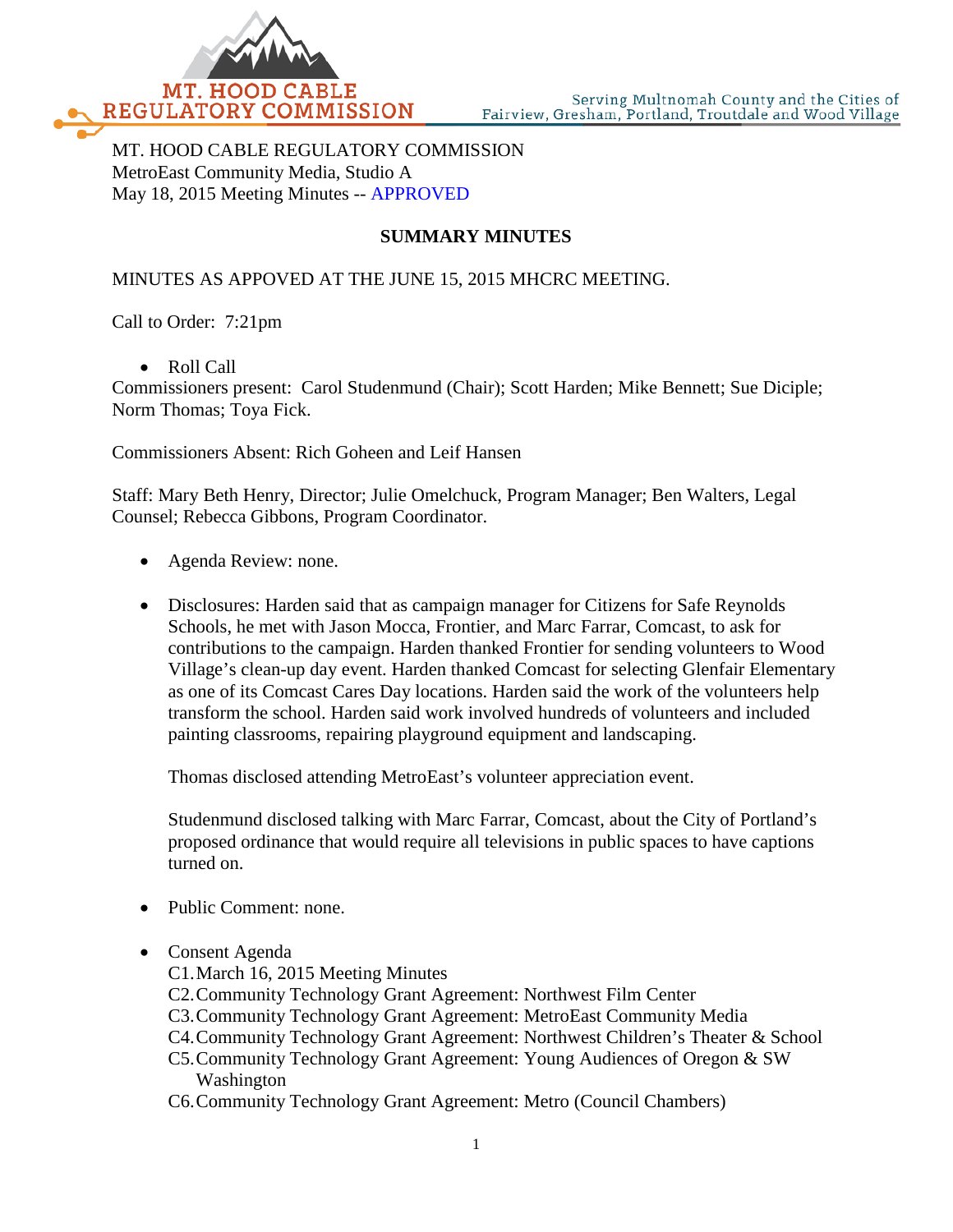C7.Community Technology Grant Agreement: Metro (Video Conferencing) C8.Community Technology Grant Agreement: Friends of the Children

**MOTION**: Diciple moved to approve the Consent Agenda as presented. Bennett seconded. **VOTE**: 6-0 passed

• Regular Agenda

\*R1. FY14-15 Contingency Request: Digital Inclusion Education/Travel & FCC Appeal Bennett said the Finance Committee discussed and recommends the contingency transfers identified in the meeting packet. Bennett said the Committee spent some time discussing the financial implications of the FCC ruling on Sec 621 and believes that joining a coalition of communities to appeal the order is in the best interest of the Jurisdictions. Bennett said the financial impact on franchise fees is potentially significant.

**MOTION**: Diciple moved to approve the transfer of \$2000 from contingency to cover expenses for MHCRC staff director Mary Beth Henry to attend meetings/conferences on Digital Inclusion and I-NET infrastructure planning and the transfer of \$15,000 from contingency to appeal the FCC ruling on Sec 621(a) (1) of the Cable Communications Policy Act of 1984 as amended by the Cable Television Consumer Protection and Competition Act of 1992. Harden seconded. **DISCUSSION:** none.

**VOTE**: 6-0 passed.

\*R2. Fiscal Year 2015-16 MHCRC Goals & Objectives

Omelchuck, referring to the staff recommendation included in the meeting packet, said staff took into consideration the MHCRC's strategic planning retreat discussion when drafting the goals and objectives for the coming year. Omelchuck said staff emphasized digital equity objectives and acknowledged the MHCRC's desire to enter a planning phase to envision the future role of the MHCRC.

Thomas asked why Parkrose School District, David Douglas School District and Reynolds School District were not mentioned under Goal II. Omelchuck explained that because the Commission has met the objective of entering into an agreement with these districts, they are not specifically called out. Omelchuck clarified that the objective is to enter into agreements with the remaining school districts that have not yet received funding under the TechSmart Initiative. Thomas said he'd like the objective to recognize the ongoing work with the districts that have agreements.

**MOTION**: Diciple moved to adopt FY2015-16 Goals and Objectives and authorized staff to add an objective under Goal II related to the TechSmart Grant projects plans with Parkrose, David Douglas and Reynolds School Districts. Fick seconded. **DISCUSSION**: none. **VOTE**: 6-0 passed.

\*R3. Proposed FY15-16 MHCRC Fund Budget Finance Committee Report & Recommendation: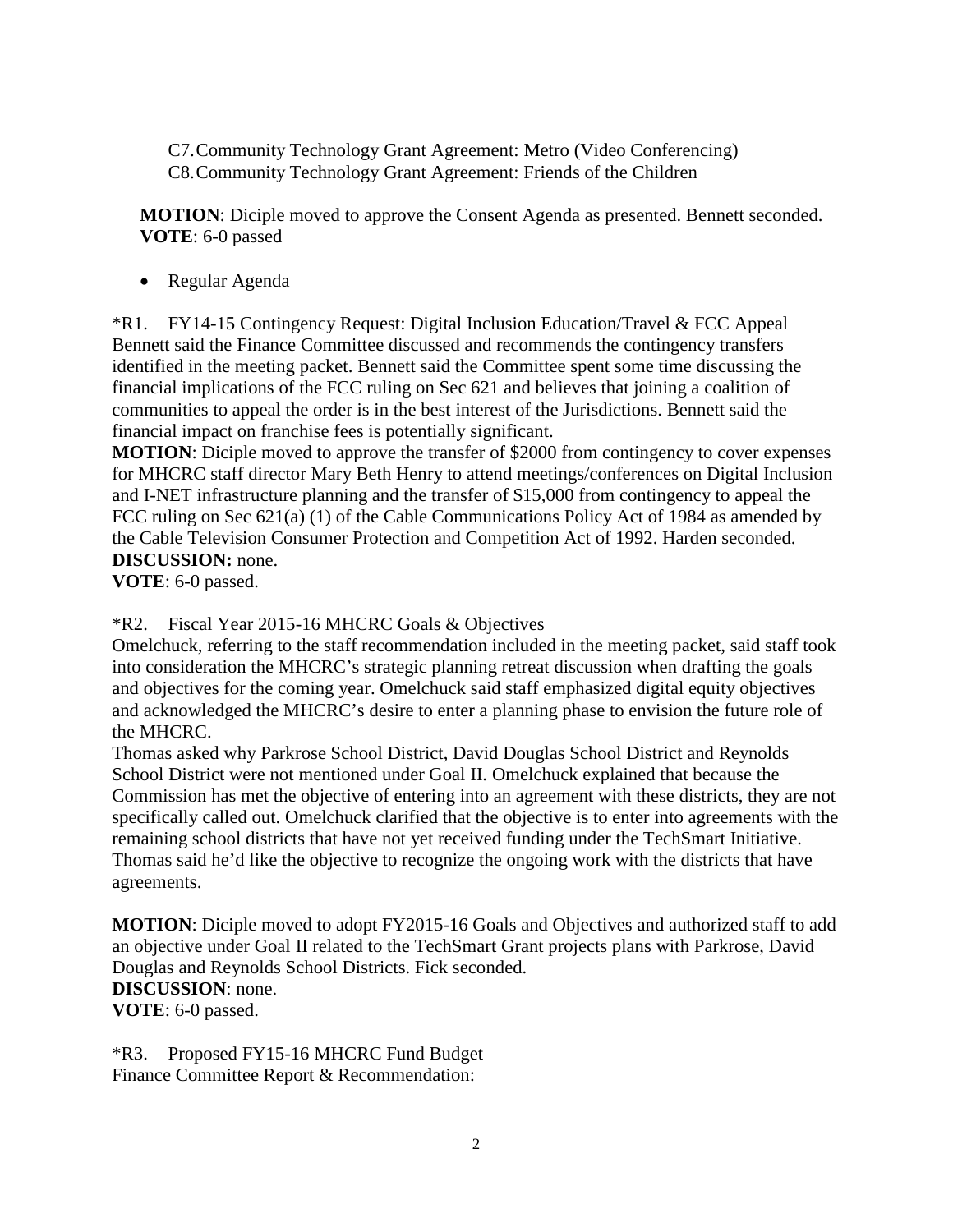Thomas said the Finance Committee recommends the Commission adopt the proposed FY15-16 MHCRC Fund budget and forward it to the Jurisdictions for approval.

Omelchuck said the Finance Committee did a great job of ensuring the budget was clear and that appropriate back-up and detail were included.

Bennett thanked staff for reformatting the budget narrative. Bennett said the result is easier to read and understand.

**MOTION**: Thomas moved to adopt the FY15-16 MHCRC Fund Budget and forward it to the member Jurisdictions with a recommendation for approval. Harden seconded. **DISCUSSION**: none. **VOTE**: 6-0 passed.

\*R4. Comcast's Annual I-Net End-Fund Report

Gibbons said that under a Franchise side letter agreement, Comcast retains the funds remaining in the I-Net Fund at the conclusion of the prior cable franchise. Gibbons said that under the renewed franchise, the MHCRC collects and administers all PEG/I-Net funds received going forward. Gibbons said the I-Net fund retained by Comcast is now referred to as the I-Net End Fund. Gibbons said the I-Net End Fund beginning balance was over \$5.6 million. Gibbons said just over \$1.4 million was deducted to pay for the I-Net core upgrade to a 10Gigabit backbone. Gibbons said the Commission approved this expenditure and staff verified expenses before authorizing the deduction from the End Fund. Gibbons said the ending balance going into next year is just over \$4 million. Gibbons said the I-Net End Fund may also be used to offset construction costs of line extensions that exceed the Standard Installation formula. Gibbons said the decision to construct a site is at Comcast's discretion, however staff continues to provide oversight and approval of End Fund expenditures. Gibbons said staff recently identified a site in Portland's downtown core that Comcast has agreed to construct. Gibbons said staff will monitor the construction and will receive documentation of actual costs.

**MOTION**: Diciple moved to accept Comcast's 2014 I-Net End-Fund Report. Bennett seconded. **DISCUSSION**: Bennett asked that staff provide a mid-year update on the status of the I-Net End Fund.

**VOTE**: 6-0 passed

R5. Cable Companies Annual Activities Presentation (Information Only)

Michele Conditt, Reliance Connects, said Reliance Connects brought on its first television customer in May 2009. Conditt said Reliance Connects build-out plan included 250 homes each year. Conditt said Reliance Connects currently pass more than 1200 homes with FTTP infrastructure. Reliance Connects offers 12 Mbps service to broadband customers over copper cable. Conditt said the FTTP infrastructure provides up to 60 Mbps service. Condit said 152 channels are available, with an additional 35 movie channels. As of December 2014, 85 HD channels are available. Conditt said at year-end 2014, Reliance Connects had 84 television customers in the Corbett area, which represents an increase of nine customers from the previous year. Conditt said Reliance Connects faces challenges to increasing subscribership. Challenges include over-the-top options and the increasing cost of programming. Conditt said upgrades and advancements planned for 2015 include continued FTTP construction throughout Corbett and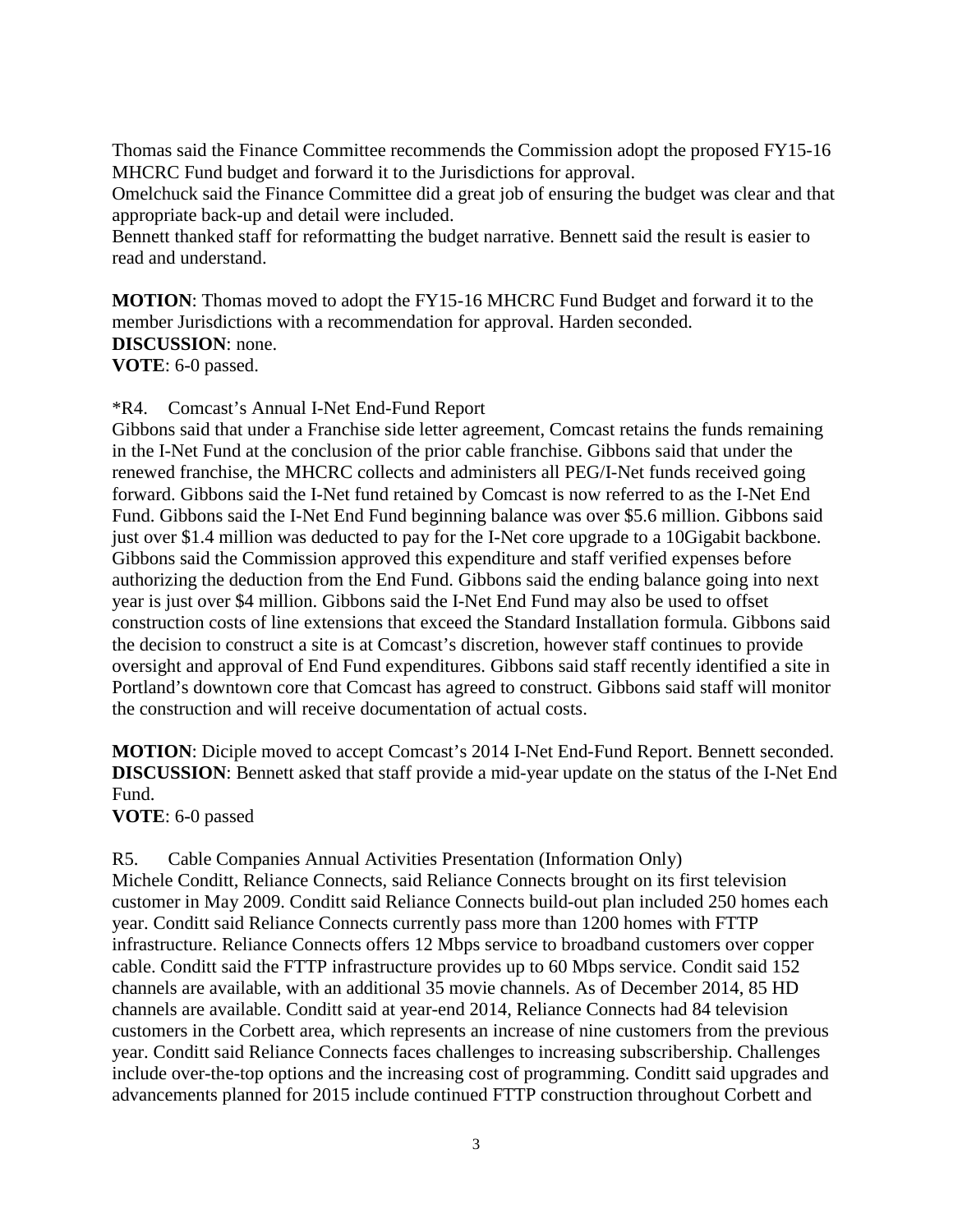installing equipment to make the fiber plant two-way capable, which will allow for video-ondemand capabilities. Conditt reported that Reliance Connects participated in the Corbett July 4<sup>th</sup> celebration and made monetary contributions to various charities throughout the year.

## Staff Activity Reports and Updates

- CenturyLink renewal franchise: Henry said CenturyLink launched its IP TV services (PRISM) in the Portland area.
- FCC/Federal legislative developments: Henry said Comcast abandoned efforts to merge with Time Warner. Henry said the Community Access Preservation Act was reintroduced in the U.S. Senate. Henry said the Act would allow use of PEG funds for capital or operating expenses.
- 2015 Oregon legislative session: Henry said a hearing is scheduled on Senate Bill 140. Henry said the bill would extend the Oregon Broadband Advisory Council term. Henry said the Council would have sunset at the end of this year. Henry said the central assessment bill, discussed at the March meeting, was approved.
- Election of MHCRC Chair and Vice-Chair: Omelchuck reminded Commissioners that elections will be held at the June meeting.
- Commissioner re-appointments: Omelchuck said the City of Gresham reappointed Commissioner Bennett to another two-year term. Omelchuck said the County reappointed Studenmund to another two-year term.
- Other: none.

## Committee Reports

- Finance Committee: none.
- Grant Committee: Omelchuck said the Grant Committee meeting scheduled for June 3 is cancelled. Omelchuck said Portland Public Schools is aligning its TechSmart project plan with its language arts curriculum adoption. Omelchuck said a review of timelines supported delaying Grant Committee review of the propose project plan until September. Omelchuck said staff will continue to work with PPS on the project plan over the summer.
- PCM Board Appointee: Studenmund said the PCM continues to work on a strategic plan for the coming year. Studenmund said Executive Director Cece Hughley Noel is still on medical leave.
- MetroEast Board Appointee: Thomas said MetroEast is investigating opportunities to partner with the City of Gresham and other organizations on a project in Rockwood.

## New Business; Commissioner Open Comment

Studenmund recognized and thanked Fick for her contributions as a member of the Commission. Fick was presented with a letter from the Chair and a plaque.

Studenmund, referring to a City of Portland draft ordinance included in the meeting packet, said she has been working with the Portland City Council to pass an ordinance requiring that all televisions in public spaces have the captions turned on. Studenmund said the ordinance is well supported and is expected to be approved at an upcoming Council meeting.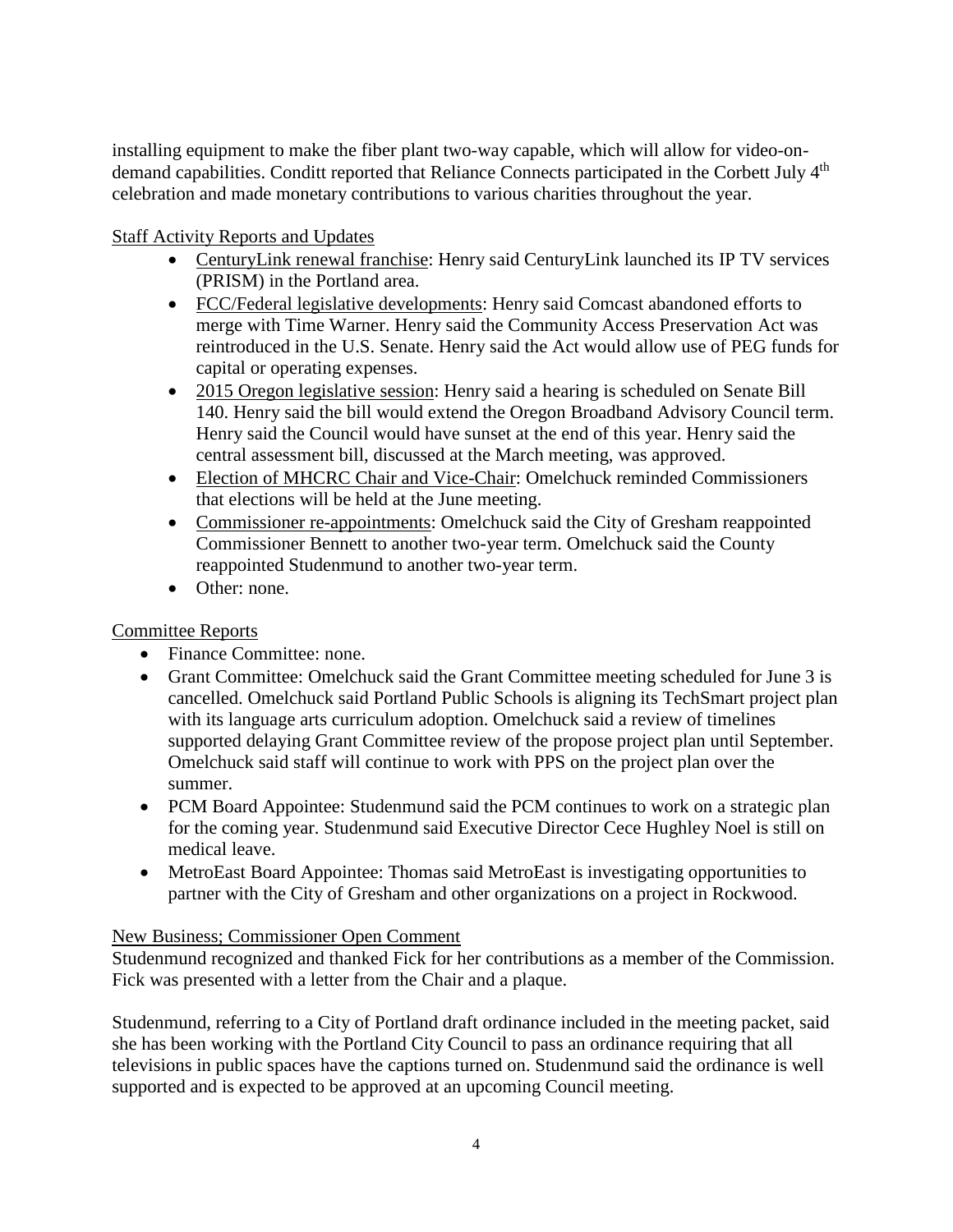Studenmund gave an overview of the meeting schedule.

#### Franchisee Activity Report

Marc Farrar, Comcast, reported that Comcast Cares Day was a success. Farrar said 350 volunteers contributed to improvements at Glenfair Elementary School. Farrar said 2,100 volunteers participated at various locations across Comcast's regional footprint. Farrar said some examples of local organizations targeted included Hacienda CDC, NAYA, Friends of Zenger Farm and the Children's Book Club. Farrar said these organizations also received a grant from Comcast Foundation. Farrar said Comcast met the telephone answering standard for last quarter (95.2%). Farrar said Comcast is investing in customer service and recently announced the hiring of 5,500 employees across the nation. Farrar said 2,000 new hires will staff 3 call centers (Spokane, Albuquerque and Tucson). Farrar said Comcast is trying to become less dependent on 3<sup>rd</sup> party customer service. Farrar said Comcast is making improvements to its store front service and hiring additional field technicians. Farrar said Comcast made a policy decision to begin automatically crediting subscriber accounts with \$20 credit if an appointment window is missed. Farrar said subscribers no long have to call and request the credit. Farrar said new equipment features include a voice activated remote and an XFinity Share app that allows subscribers to take video clips or stream live video with their smart phone video that can be sent to a Comcast subscriber TV anywhere. Farrar said Comcast NBC Universal is continuing its commitment to support veterans and will hire 10,000 veterans, reservists or their families. Farrar said Comcast's Leaders and Achievers recognition event, an annual scholarship program, is May 30. Farrar said Comcast will award \$50,000 to 68 recipients at the event. Farrar said Comcast recently launch 2Gig symmetrical FTTP service to residents in Atlanta, GA. Farrar said this service level will be rolled out to other markets by the end of the year. Farrar said Comcast launched a new broadband speed tier at 250Mbps.

Karen Stewart, CenturyLink, said CenturyLink launched its PRISM TV service on May 13 and immediately began taking subscriber service requests. Taking orders. Stewart said CenturyLink has set up a demo kiosk at the Lloyd Center. Stewart said an attractive feature for subscribers seems to be CenturyLink's wireless set-top-box.

#### PEG Provider Activity Report

- MetroEast Community Media: Rob Brading said MetroEast is excited about continuing its summer camps for girls and for at-risk youth. Brading said MetroEast is planning to host 63 4<sup>th</sup> graders at the facility soon. Brading encouraged everyone to check out the video produced by Emily Vidal about her trip to Laos to document a community radio project. Brading said video will premiere at the Hollywood Theatre. Brading said MetroEast help another successful volunteer appreciation event.
- Portland Community Media: Jason Tait said PCM is working to revitalize its youth club, is collaborating with Hacienda CDC on media education initiatives, offering adult and youth bi-lingual classes, and preparing for summer camps. Tait said PCM studios have been gutted and new walls and floors installed. Tait said PCM recently acquired equipment that allows staff to brand channels (similar to OPB channels). Tait said PCM